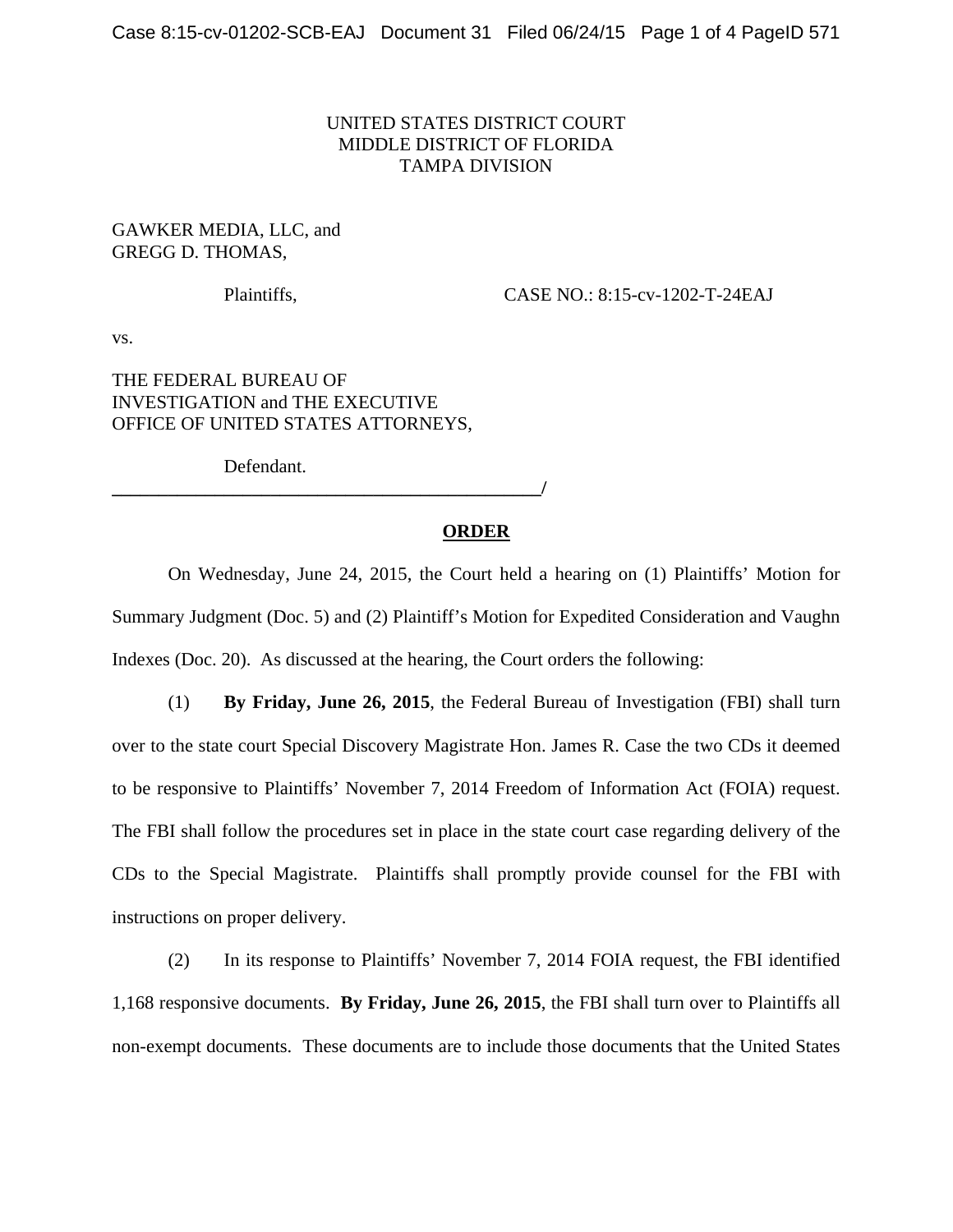Attorneys' Office and/or the FBI have knowingly authorized to be given to Platinffs by Mr. Terry Bollea and his attorneys.

 (3) On May 27, 2015, the Executive Office of the United States Attorney (EOUSA) released a one-page internet article, three wholly redacted emails (other than the dates), and withheld 59 pages based on FOIA exemptions (B)(5), (B)(6), and (B)(7)(c). *See* 5 U.S.C. §§ 552(b)(5) (exemption for internal agency memoranda and policy discussions); 552(b)(6) (personal privacy exemption); 552(b)(7)(C) (exemption for personal privacy of information in the law enforcement context). Keeping in mind that Plaintiffs submitted their November 7, 2014 FOIA request with privacy waivers signed by Terry Bollea, his counsel, and Heather Clem, the EOUSA shall turn over to Plaintiffs all non-exempt documents **by Friday, June 26, 2015**. The EOUSA shall also reconsider whether the redacted emails are exempt in light of the fact that privacy concerns are no longer at issue based on the signed waivers. If they are not, the unredacted emails shall be turned over. In addition, the EOUSA is to turn over any documents they have deemed could be segregated for release.

 (4) **By Tuesday, June 30, 2015 at 12:00 p.m.**, the FBI shall file with the Court a categorical index of the 1,168 documents that are responsive to Plaintiffs' FOIA request. The index shall include general categories of documents, the number of pages pertaining to each category, the claimed exemption<sup>1</sup>, and the reason why disclosure of the documents could reasonably be expected to interfere with law enforcement proceedings. Also **by Tuesday, June 30, 2015 at 12:00 p.m.**, the FBI shall submit a declaration in support of the categorical index. The declaration shall provide a more particularized explanation as to why the law enforcement exemption applies to each category of documents and why disclosure of each category could

i<br>L

 $<sup>1</sup>$  As discussed at the June 24, 2015 hearing, the only exemption the Court finds to be at issue with</sup> respect to the FBI is the law enforcement exemption, 5 U.S.C.  $\S$  552(b)(7)(A).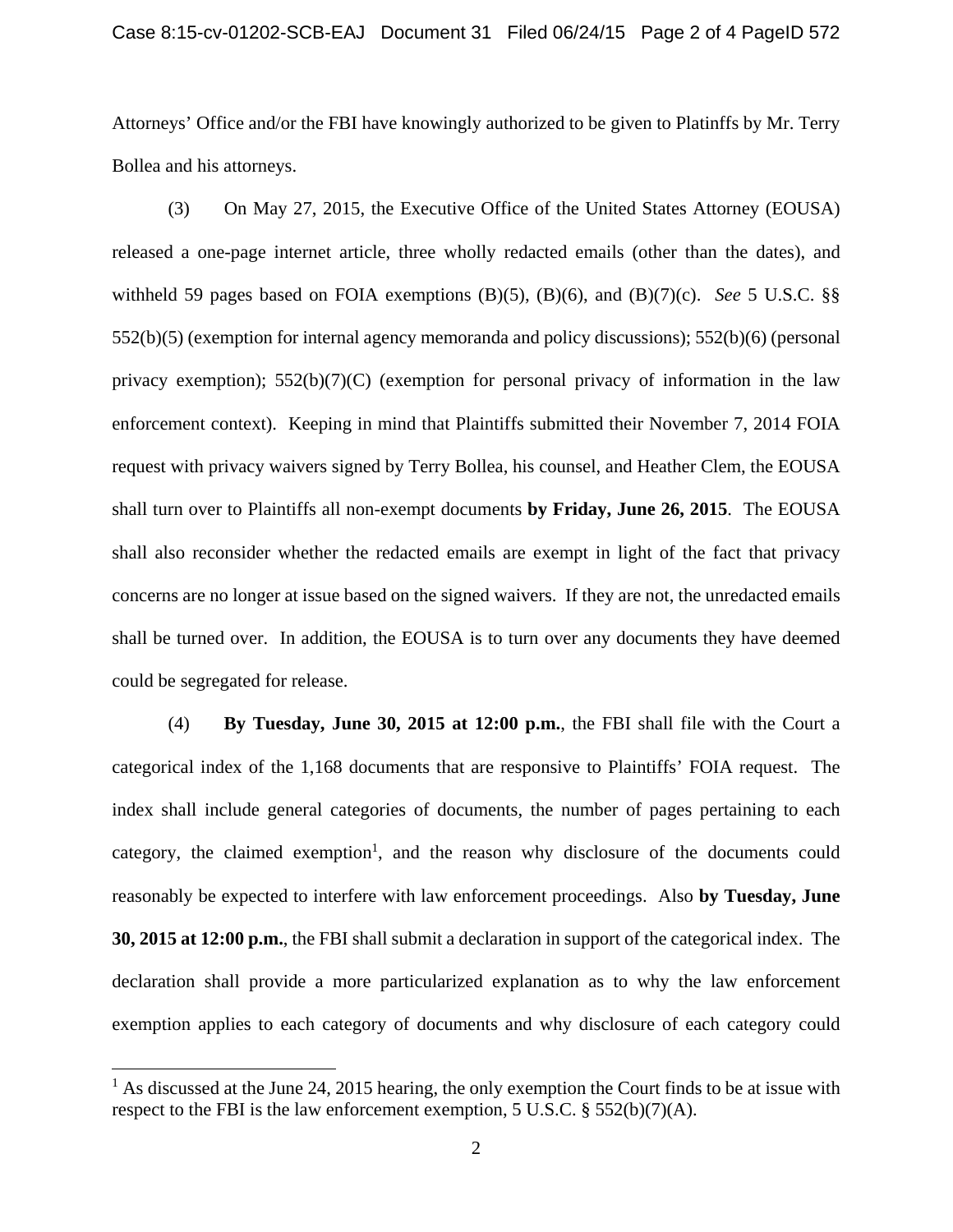reasonably be expected to interfere with law enforcement proceedings. The categorical index and declaration should be sufficiently specific and contain a sufficient amount of information so that the Court may rule on the claimed exemptions.

(5) **By Tuesday, June 30, 2015 at 12:00 p.m.**, the EOUSA shall file with the Court a categorical index of the 59 documents that it withheld and which are responsive to Plaintiffs' FOIA request. The index shall include general categories of documents, the number of pages pertaining to each category, the claimed exemption, and the reason why the documents are subject to the exemption. Also **by Tuesday, June 30, 2015 at 12:00 p.m.**, the EOUSA shall submit a declaration in support of the categorical index. The declaration shall provide a more particularized explanation as to why a particular exemption applies to each category of documents. The categorical index and declaration should be sufficiently specific and contain a sufficient amount of information so that the Court may rule on the claimed exemptions.

 (6) The FBI and EOUSA are reminded of their obligations under § 552(b) with regard to segregability: "Any reasonably segregable portion of a record shall be provided to any person requesting such record after deletion of the portions which are exempt under this subsection. . . ."

 (7) The Court will review the categorical index and supporting declaration and will hold a hearing on *Thursday, July 2, 2015 at 9:00 a.m.* before the Honorable Susan C. Bucklew in Courtroom 10B of the Sam M. Gibbons U.S. Courthouse, located at 801 N. Florida Avenue, Tampa, Florida 33602. At that time, the Court will rule on the FBI and EOUSA's claimed exemptions and whether the agencies are required to turn over any of the withheld documents. The FBI and EOUSA shall be prepared to promptly produce the documents if ordered to do so.

3